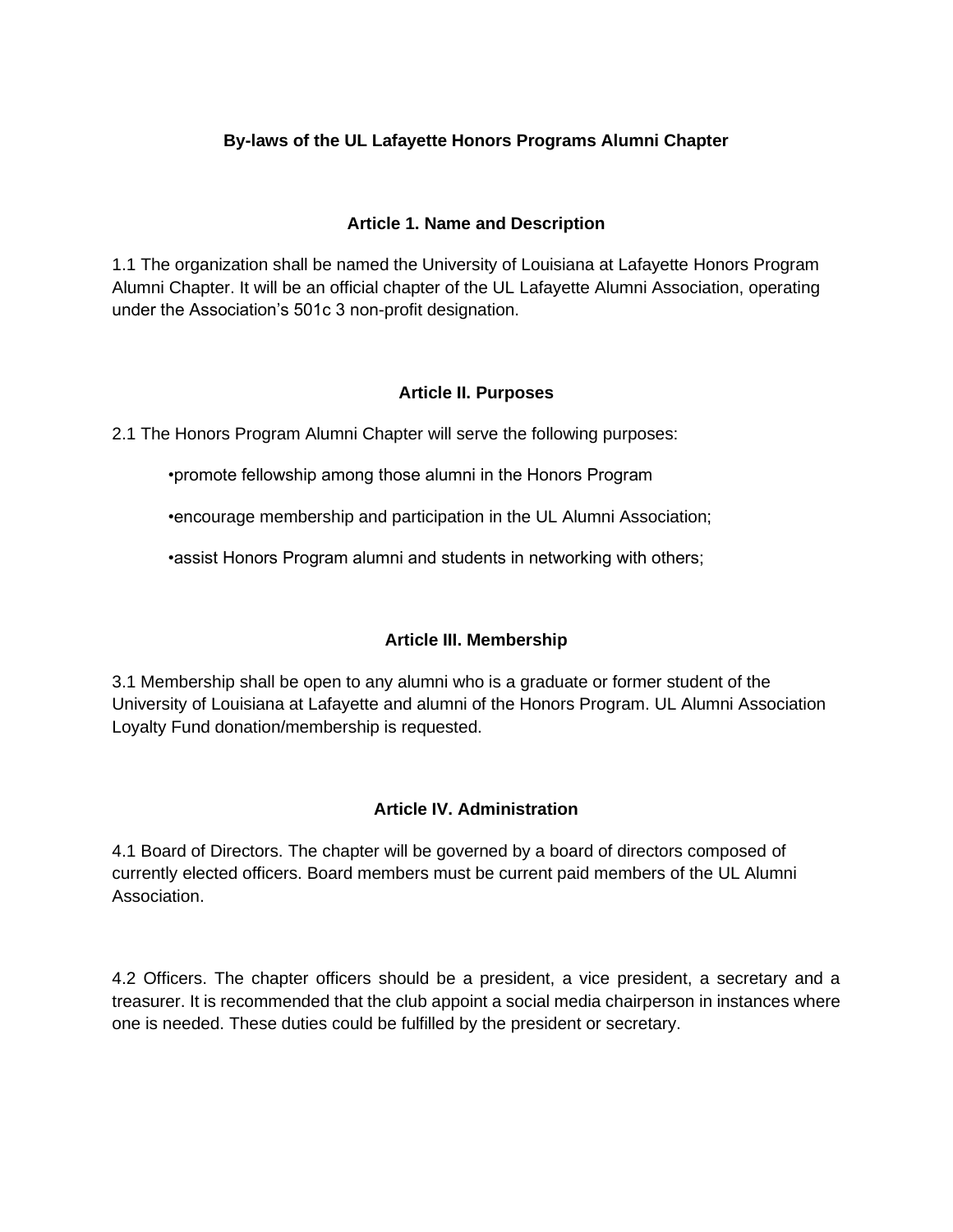4.3 Meetings. The board will meet at such times and places as it deems necessary to conduct chapter business. The presence of three board members will constitute a quorum.

### 4.4 Duties of Officers.

The *President* will preside over all meetings of the Chapter and will appoint members to committees and serve as primary point of contact with the Alumni Association, other alumni chapters, the Honors Board, and university leadership.

The *Vice President* will oversee activities related to building membership, oversee fellowship, special events, fund raising and other special projects of the chapter. The Vice President will serve in the role and function of President in the absence of the President.

The *Secretary* will record the proceedings of all internal affairs including meetings and will keep all records and correspondence necessary to the chapter, except financial records.

The *Treasurer* will be responsible for the chapter's financial transactions, including collection of fees and payments of bills approved for payment by the board and will keep the financial records of the chapter.

The *Community Liaison* will oversee all public external communications including all forms of outreach and implement marketing strategies to promote the growth of the organization in conjunction with the Vice President.

4.5 Term of office. All officers and board members will serve from September 1 through August 31 of the following year. All board members serve two-year terms, with a potential to serve a third year if the member moves to a new position not previously held.

#### **Article V. Elections**

5.1 Each spring, a general membership meeting will vote on the roster of officers and board members nominated by the board. Ideally, that meeting will coincide with the Honors Program Alumni Chapter Spring Social, which normally takes place in late April or early May. The chapter members in attendance at this meeting can nominate other officers from the floor. However, normally officers will succeed each other in the process described below.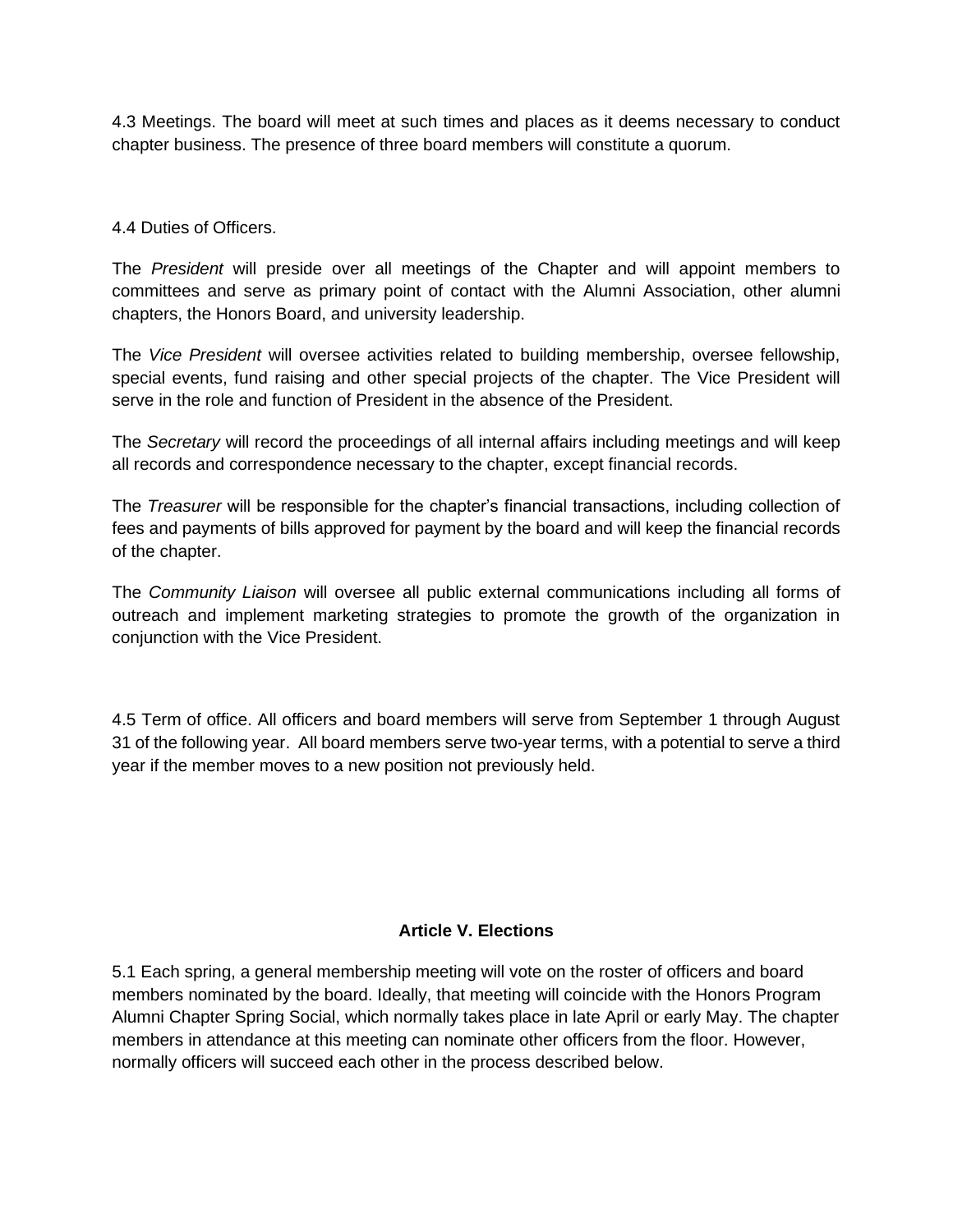5.2 Rotation of offices. On a suggested annual rotation, the vice president will automatically be nominated to succeed the president; the secretary will automatically be nominated to succeed the vice president. The current officers will nominate a board member to succeed the treasurer and will nominate a current member to fill the vacancy on the board. The resulting nominees will be mailed by the chapter secretary to the membership at least two weeks in advance of the spring general membership meeting. As described in section 5.1, chapter members can be nominated from the floor at the general membership meeting to oppose these "automatic rotation" nominees. The Majority vote of the members present at the general membership meeting will elect the slate of officers. Those elected in the spring begin their term of office September 1. Only those members who are active paid members of the UL Alumni Association may vote.

5.3. Board vacancies. The President may recommend for Board approval a qualified member of the chapter to fill the unexpired term of any officer or board member who vacates his or her office during the year.

# **Article VI. General meetings**

6.1 The chapter will hold a minimum of one event per year which is open to all members. Two events are preferable, one in the fall and one in the spring. A spring general meeting/election will be held as described in section 5.1.

6.2 The board may hold special meetings and social gatherings during the year at a time, place and function to be determined by the board.

## **Article VII. Committees**

7.1 The board may create standing committees to further the mission of the chapter. The chapter President shall appoint members to these committees.

7.2 The President may appoint one or more special (ad hoc) committees to undertake specific charges.

## **Article VIII. Amendments**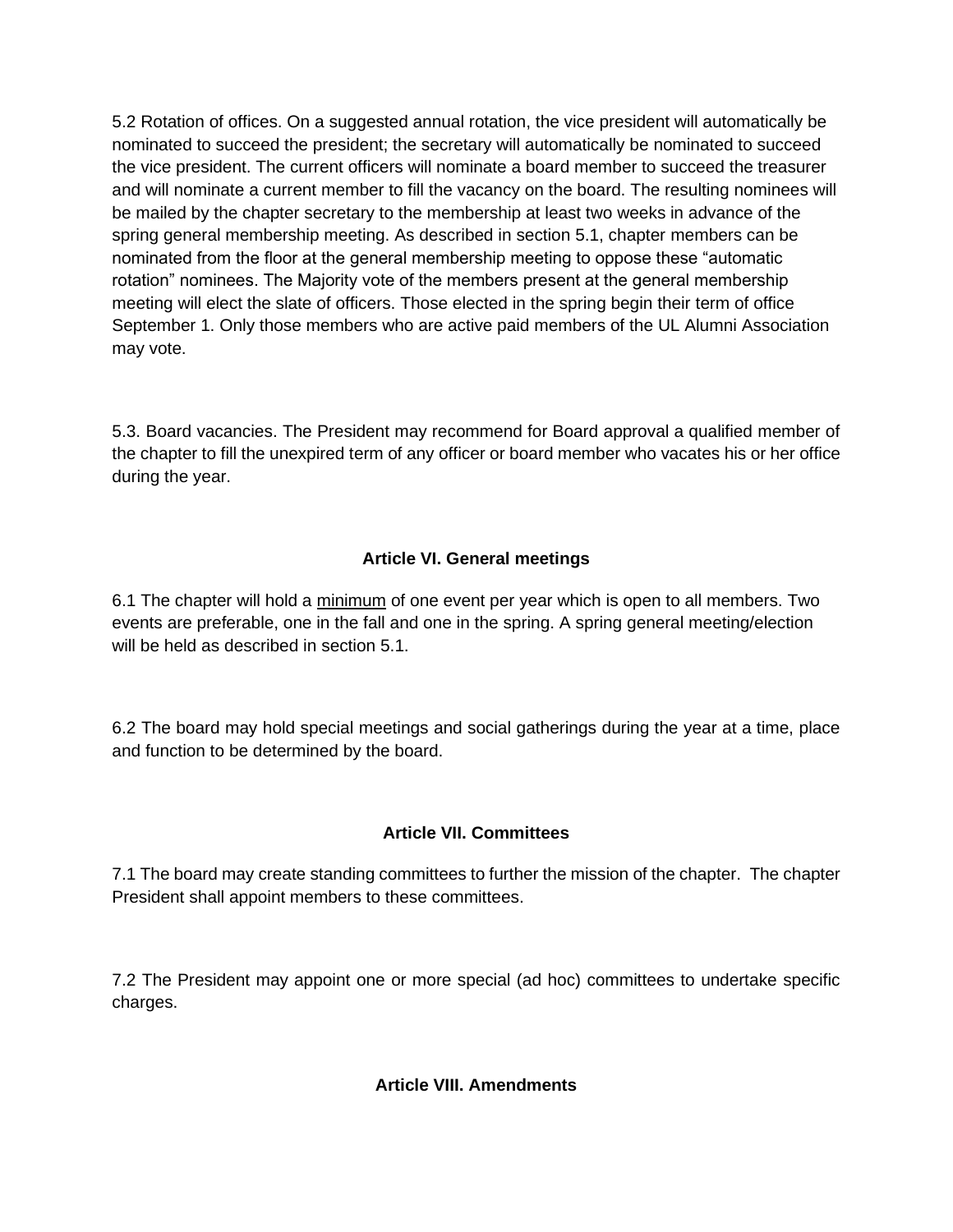8.1 Any proposed amendment to these bylaws, after being submitted in writing by a chapter member and approved by the board, shall be mailed to the chapter membership at least two weeks in advance of the spring election meeting, at which time the amendment will be voted on.

8.2. A two-thirds majority of the chapter members present at the spring election meeting is required to adopt any proposed amendment.

# **Article IX. Ratification**

We the undersigned members in good standing of the University of Louisiana at Lafayette Alumni Association do hereby formally adopt the above Bylaws and bind ourselves to be governed by their provisions.

THUS DONE AND SIGNED on this XX<sup>th</sup> day of XXXXXXX, 20XX.

XXXXXXXXXX, President

 $\overline{a}$ 

 $\overline{a}$ 

John Claude Arceneaux, Club and Chapter Staff Representative

APPROVED BY THE UL LAFAYETTE ALUMNI EXECUTIVE BOARD on this XX<sup>th</sup> day of XXXXXXX, 20<mark>XX</mark>.